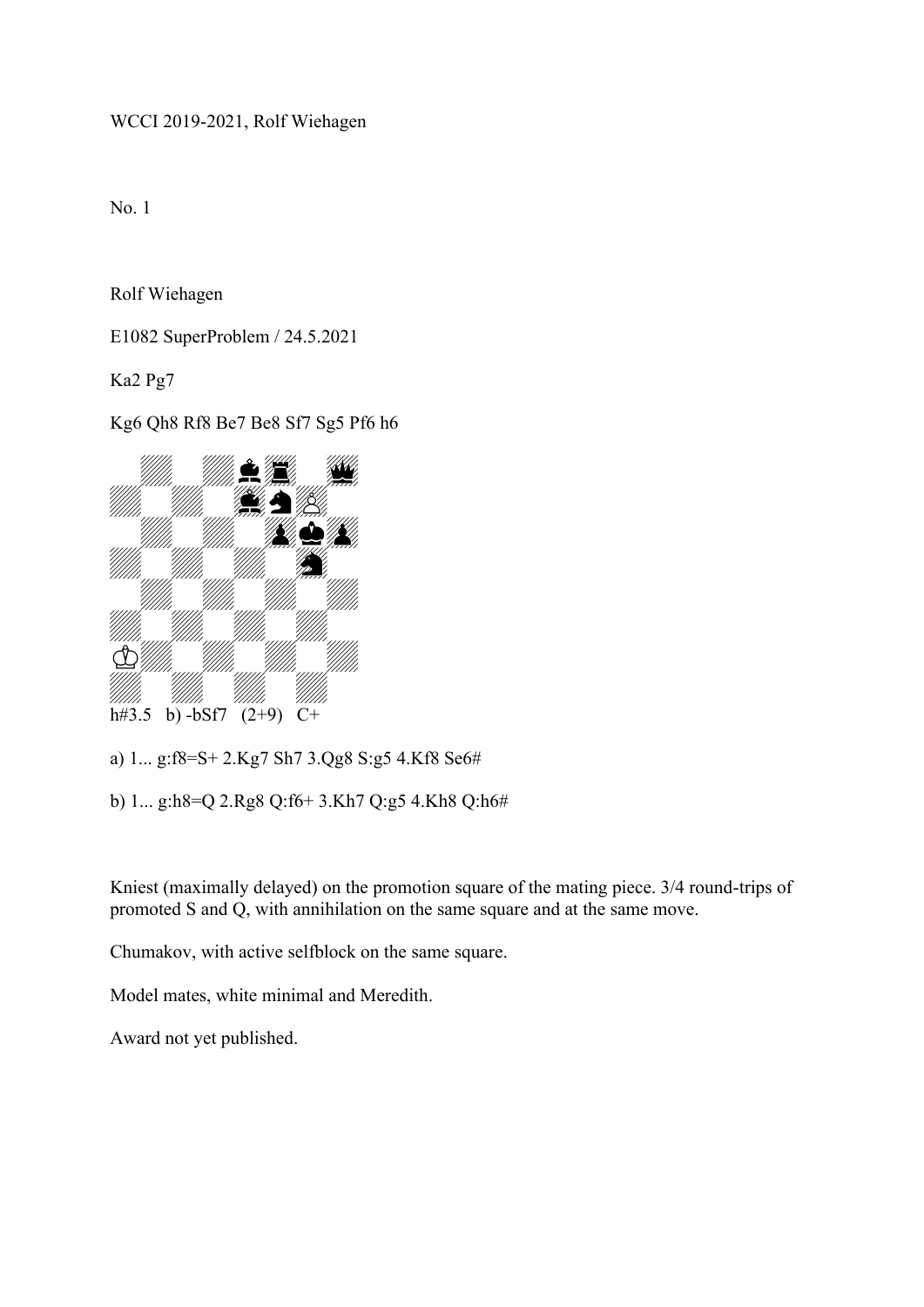Rolf Wiehagen

H2542 StrateGems 92 / Oct - Dec 2020

Kc8 Sf6 Pf3

Kh3 Pe6 f7 h2 h4



1... f4 2.h1=R f5 3.Rf1 f:e6 4.R:f6 e:f7 5.Rf2 f8=Q 6.Rh2 Qf3#

"Linear" round-trip of wP[Q] and round-trip bP[R] (with annihilation of wS); all moves thematical.

Model mate.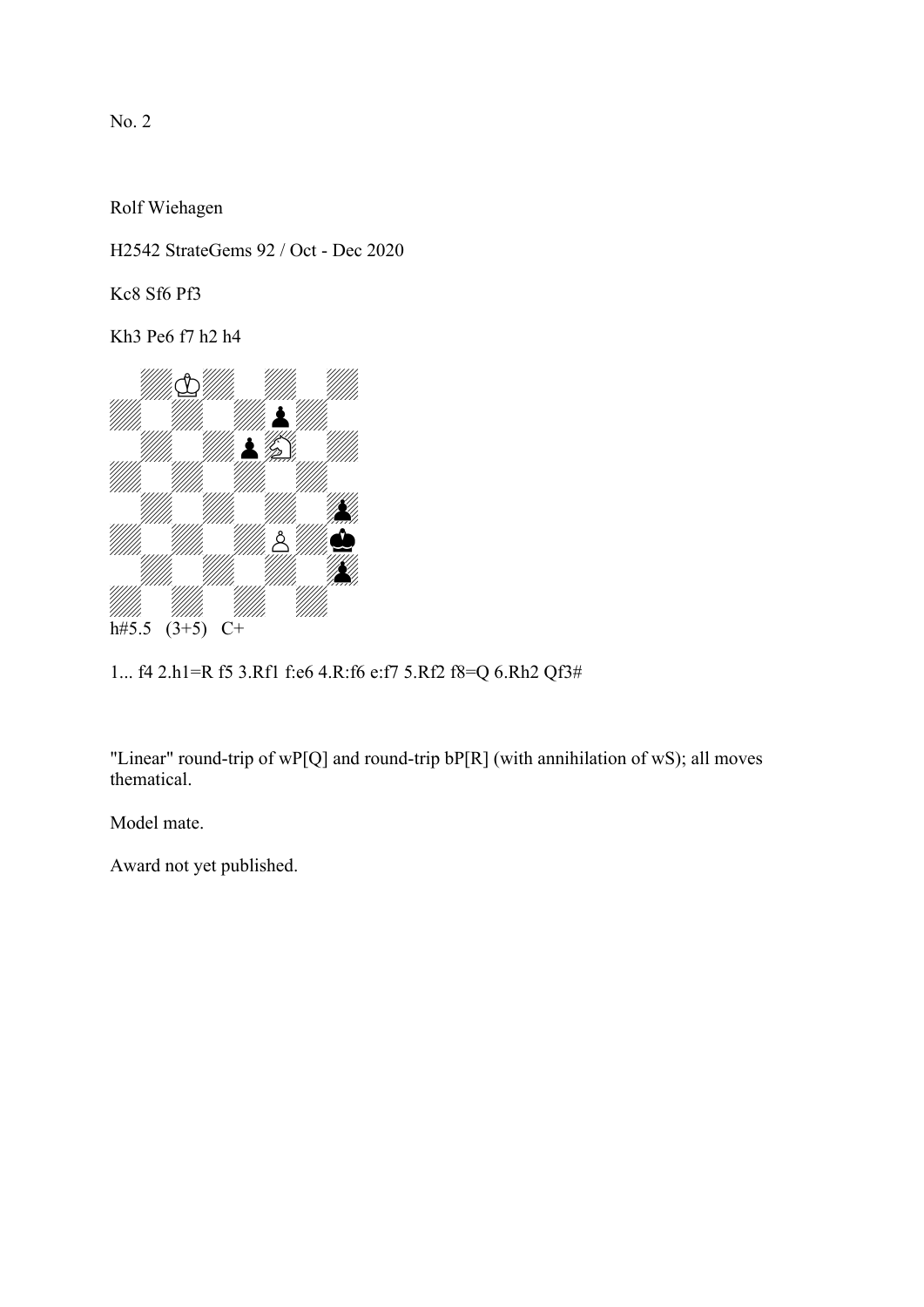Rolf Wiehagen

For Mirko and Udo

18345 Die Schwalbe 305 / Oct 2020

Ka5 Bd3

Kh1 Qg1 Rf2 Rg7 Bf1 Sf3 Pc4 e7 g2 g4 h2 h7



1... Bd3-e4 2.Bd3 B:f3 3.Re2 B:e2 4.Qc1 (Q~?) B:d3 5.g1=B Bd3-e4#

Meerane theme, with MINIMAL round-trip+1 of wB (probably, a first).

"All"-shut-off of 4 black officers, Queen, Rook, Knight, Bishop, each by some different means (hideaway, active sacrifice, passive sacrifice, anticipatory sacrifice).

White minimal and model mate.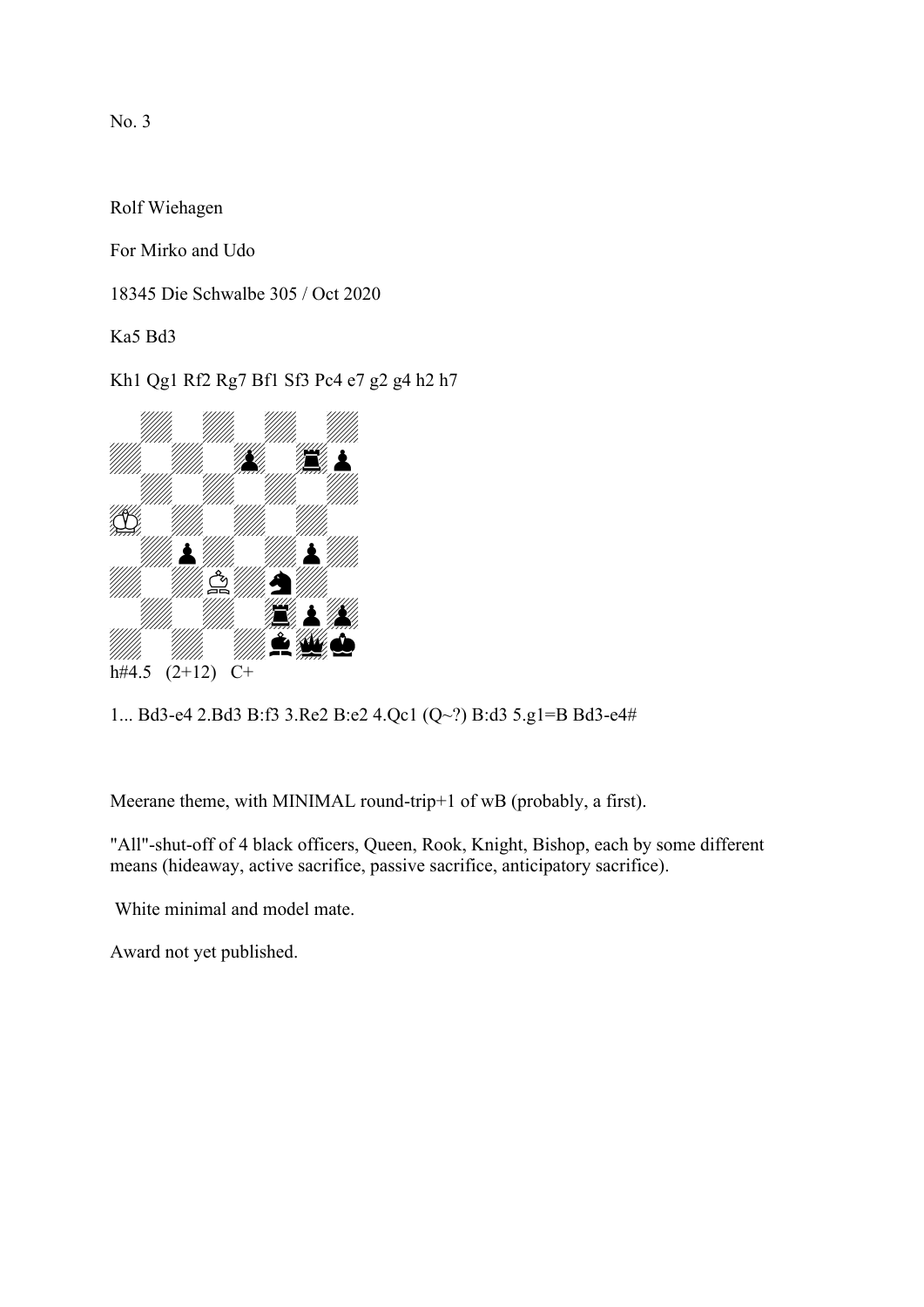Rolf Wiehagen

Dedicated to Raúl Jordan

2108 Gaudium 235 / 24.12.2020

Kd5 Bg8

Kf6 Qg6 Rf8 Bb5 Bg7 Pc4 f7



1... Kd4! (K~?) 2.Ke7+ Kc5 3.f6 B:c4 4.Be8 Kd5 5.Kf7 Kd6#

Round-trip wK (with tempo move and choice at W1), Platzwechsel bK/bP, Indian wB/wK and Klasinc wK/wB.

White minimal. All pieces needed in the final position (thanks to the capture of bPc4 which, in turn, avoids a dual and a cook).

Award not yet published.

This problem was submitted (without dedication) to the Jubilee Tourney "Fadil Abdurahmanovic and Mike Prcic 80", with theme: "Helpmate in 4 or more moves using at least two of the following themes: Rundlauf, Platzwechsel, Indian and Klasinc.", but not awarded, without comment by the judges neither in the award nor after asking after the tourney. Compare to P1370921 by Raúl Jordan of that same tourney, also showing all the four themes. Consequently, P1370921 now must count as a forerunner, though BOTH problems were submitted at the SAME TIME to the SAME TOURNEY... :-)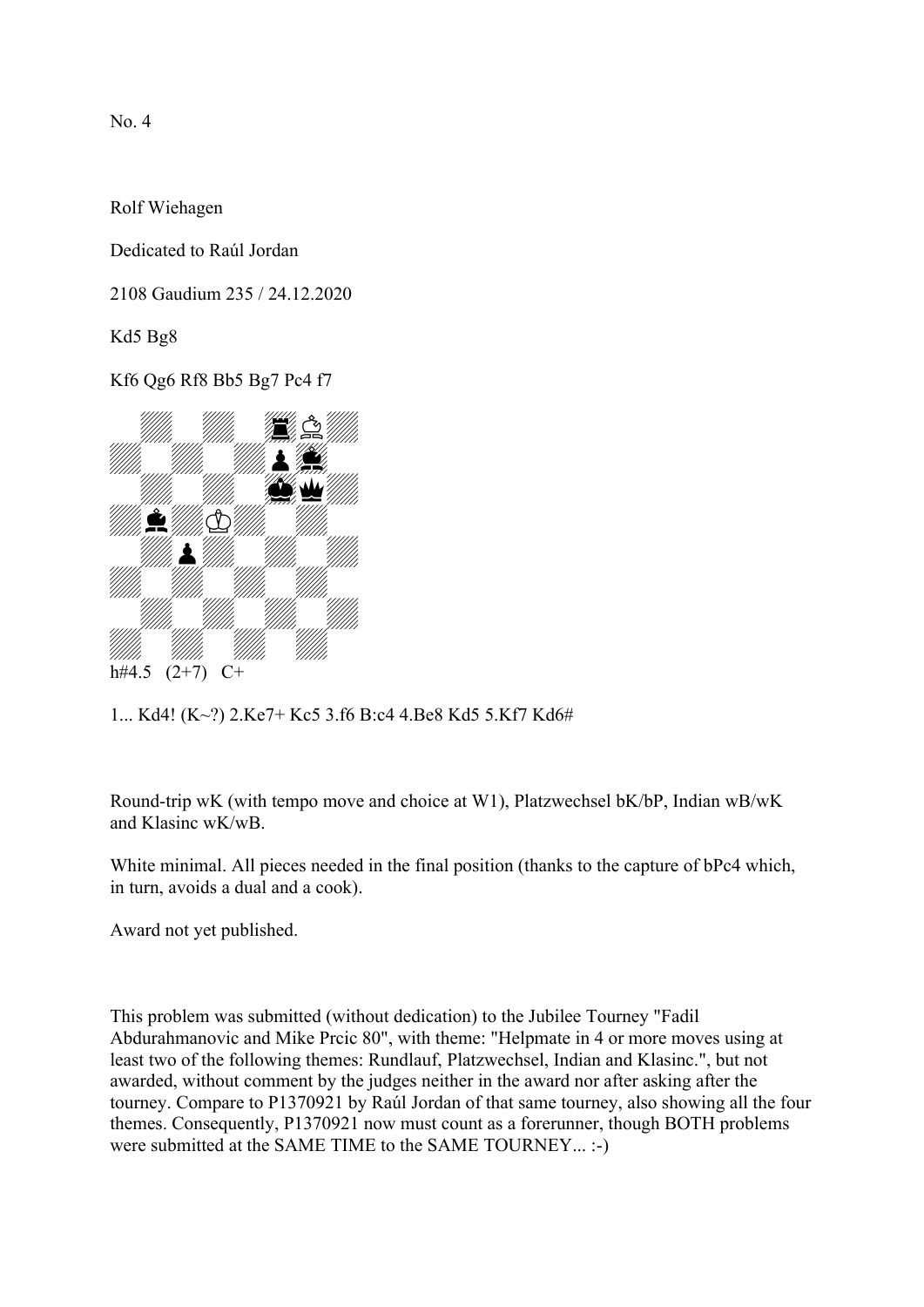Rolf Wiehagen

72 Schach in Schleswig-Holstein / Oct 2021

Kg8 Sd6 Sh8 Pd3 h3 h4

Kc2 Rf6 Bh6 Pe4 f5 g4 g5 g6



1... d:e4 2.Kd3 S:f5 3.K:e4 S:g6 4.K:f5 h:g4+ 5.K:g6 h5#

3 anticipatory white sacrifices, P+S+S - no such problem neither among the 92 official entries to the 11th WCCT nor in the PDB.

3-fold consecutive Kniest and ideal mate.